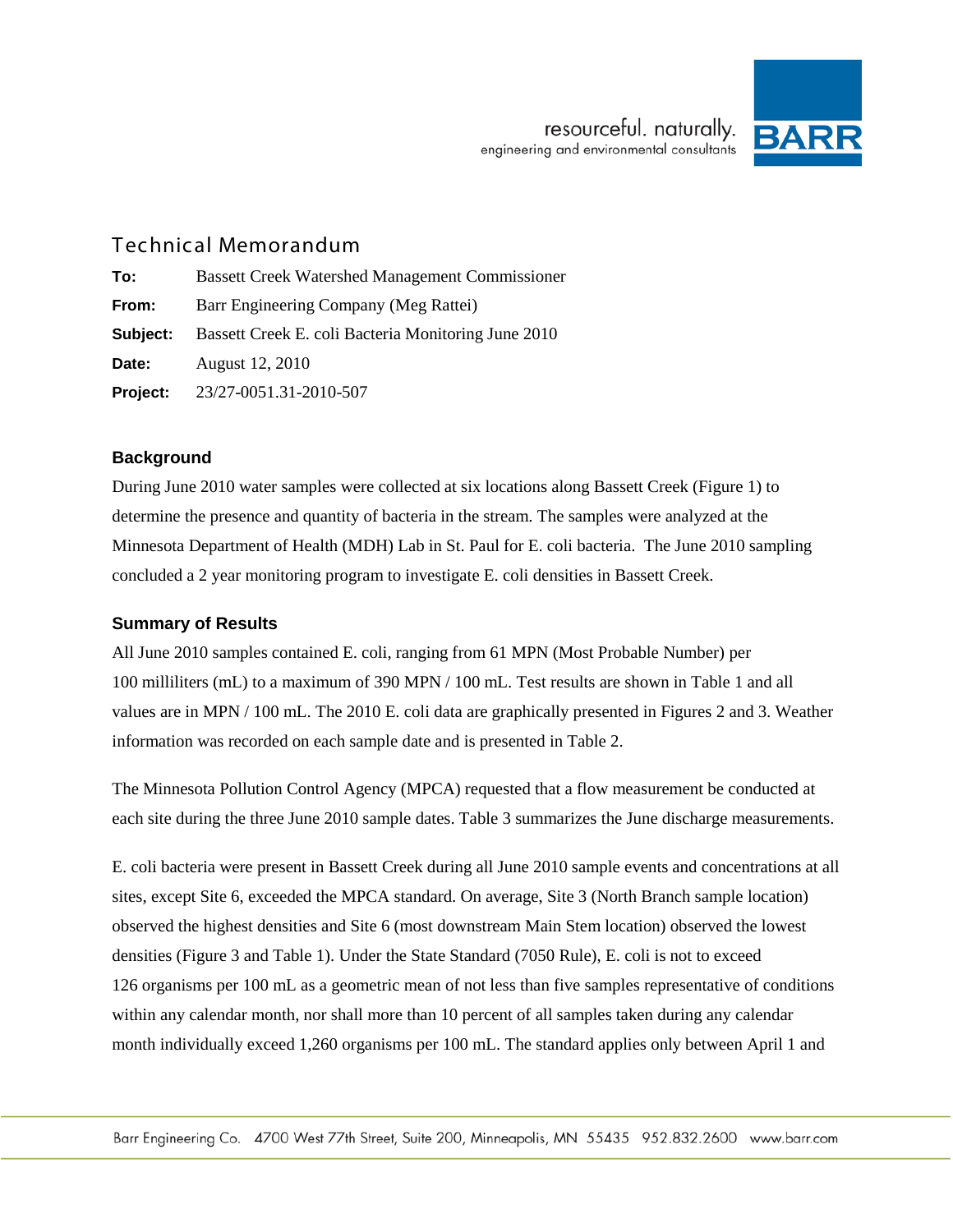October 31. None of the locations observed an E. coli density in excess of 1,260 organisms per 100 mL during June of 2010 (Figure 3). However, all locations, except Site 6, observed geometric means higher than 126 organisms per 100 mL (i.e., 142 through 330 MPN / 100 mL). Site 6 observed a geometric mean of 112 organisms per 100 mL (Figure 3 and Table 1).

Geometric mean E. coli densities during June of 2010 were lower than densities observed during the majority of sample events during 2008 through 2010 (Table 4 and Figure 4). To compare E. coli between sample dates, E. coli data from the 6 sample sites were averaged on each sample date using a geometric mean. The average E. coli denisty for each of the 24 sample dates is presented in Figure 4. Two thirds of sample dates observed E. coli densities that were higher than densities observed during June 2010.

The average E. coli density on each of the 24 samples dates was greater than the MPCA standard which is a maximum of 126 organisms per 100 mL. All averages were greater than 160 organisms per 100 mL, 75 percent were greater than 185 organisms per mL, 50 percent were greater than 290 organisms per mL, and 25 percent were greater than 500 organisms per mL (Table 4 and Figure 4).

A comparison of 2008 through 2010 data indicates, on average, highest E. coli densities were observed at Site 3 (North Branch location) and lowest densities were observed at Site 6 (most downstream Main Stem location). To compare E. coli densities at sample sites, all E. coli data collected from each sample site during 2008 through 2010 were averaged using a geometric mean. Averages from sample locations ranged from a high of 916 organisms per 100 mL at Site 3 to a low of 138 organisms per 100 mL at Site 6 (Table 4 and Figure 5). All sites observed average densities that were higher than the MPCA standard of 126 organisms per 100 mL (Table 4 and Figure 5).

Data collected from the two-year study confirm that Bassett Creek has consistently observed E. coli bacteria densities in excess of the MPCA standard. To compare E. coli data from Bassett Creek to the standard, all samples collected from each site during each month of the 2008 through 2010 monitoring period were averaged using a geometric mean. The monthly average E. coli density for each of the sites during 2008 through 2010 is presented in Figure 6 and Table 5. Sites 3, 4, and 5 failed to meet the MPCA standard during all 8 months of the study. Site 1 failed to meet the standard during 75 percent (i.e., 6 of 8 months) of the study. Site 6 failed to meet the MPCA standard during 38 percent (3 of 8 months) of the study.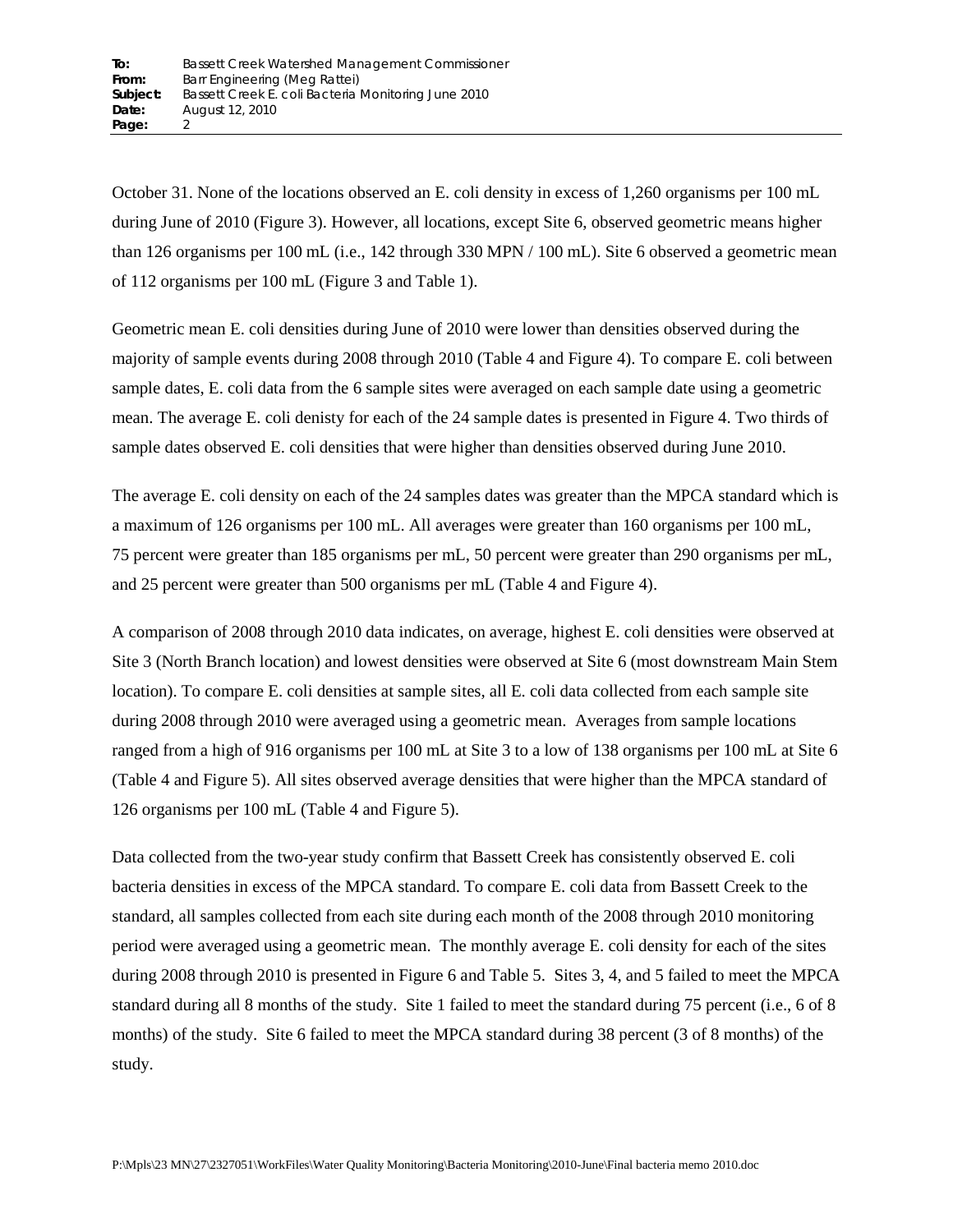#### **Attachments**

- 1. Figures
- 2. Tables
- 3. Sampling Protocol and Locations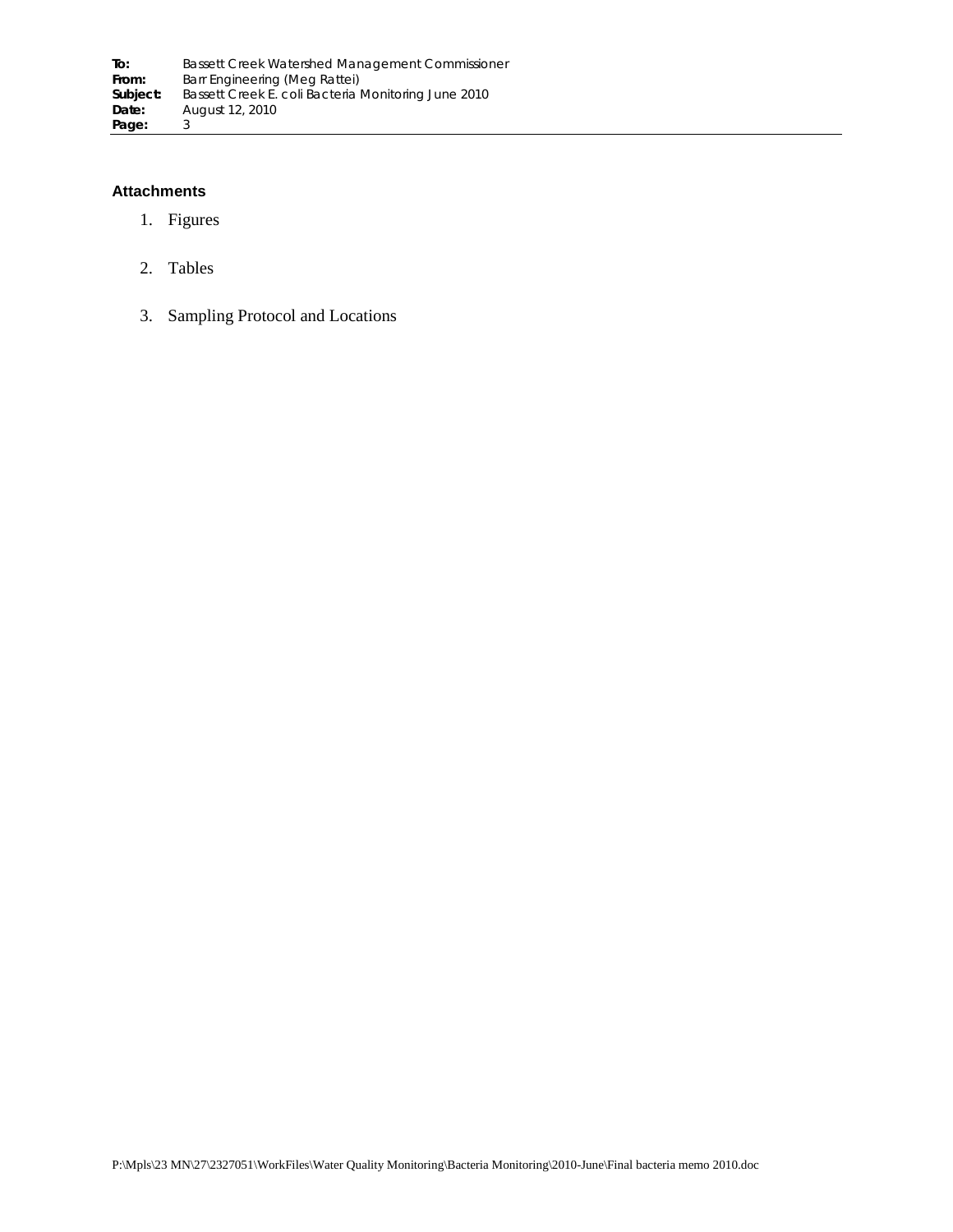# Attachment 1: Figures

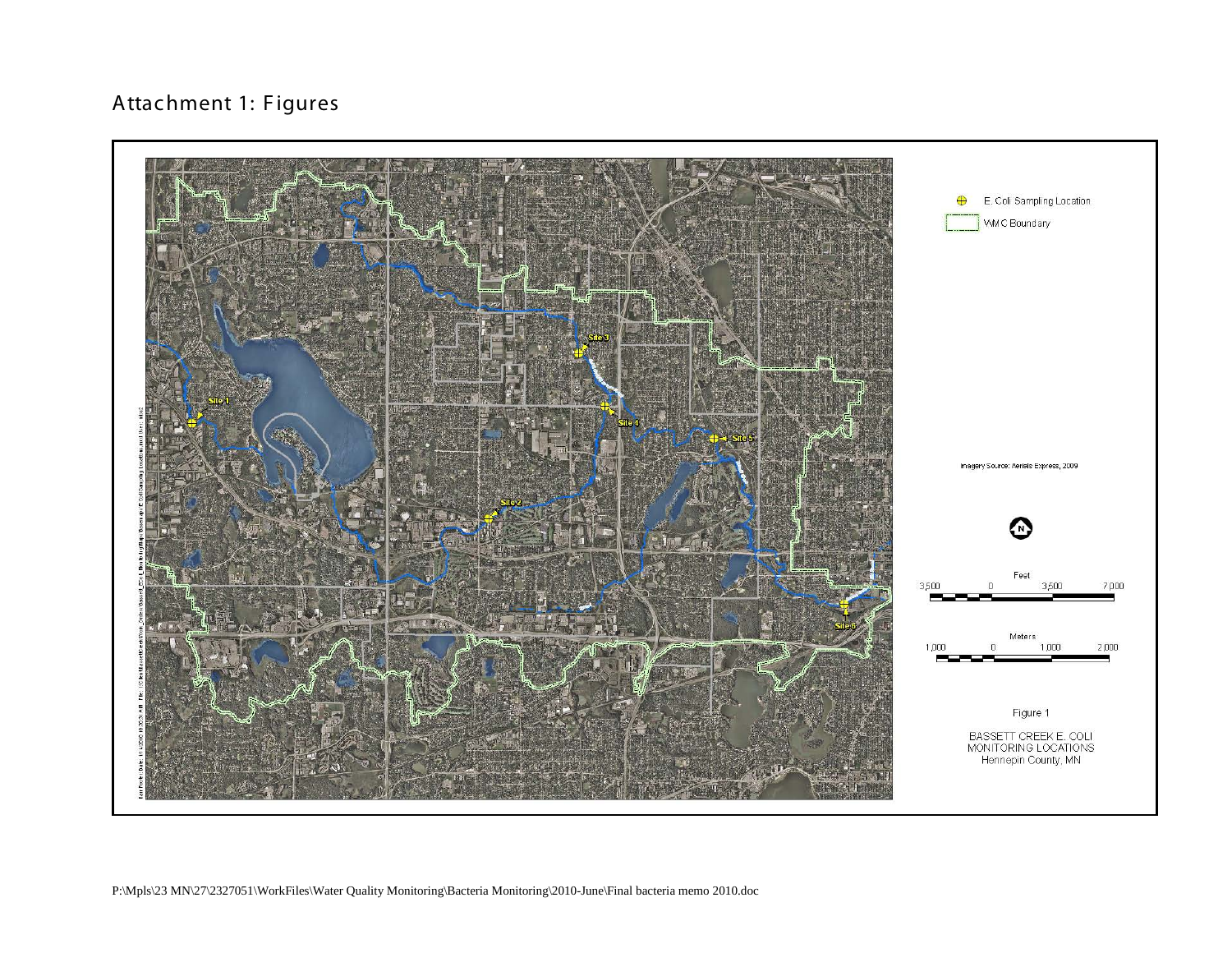

**Figure 2. 2010 Bassett Creek E. coli by Sample Date**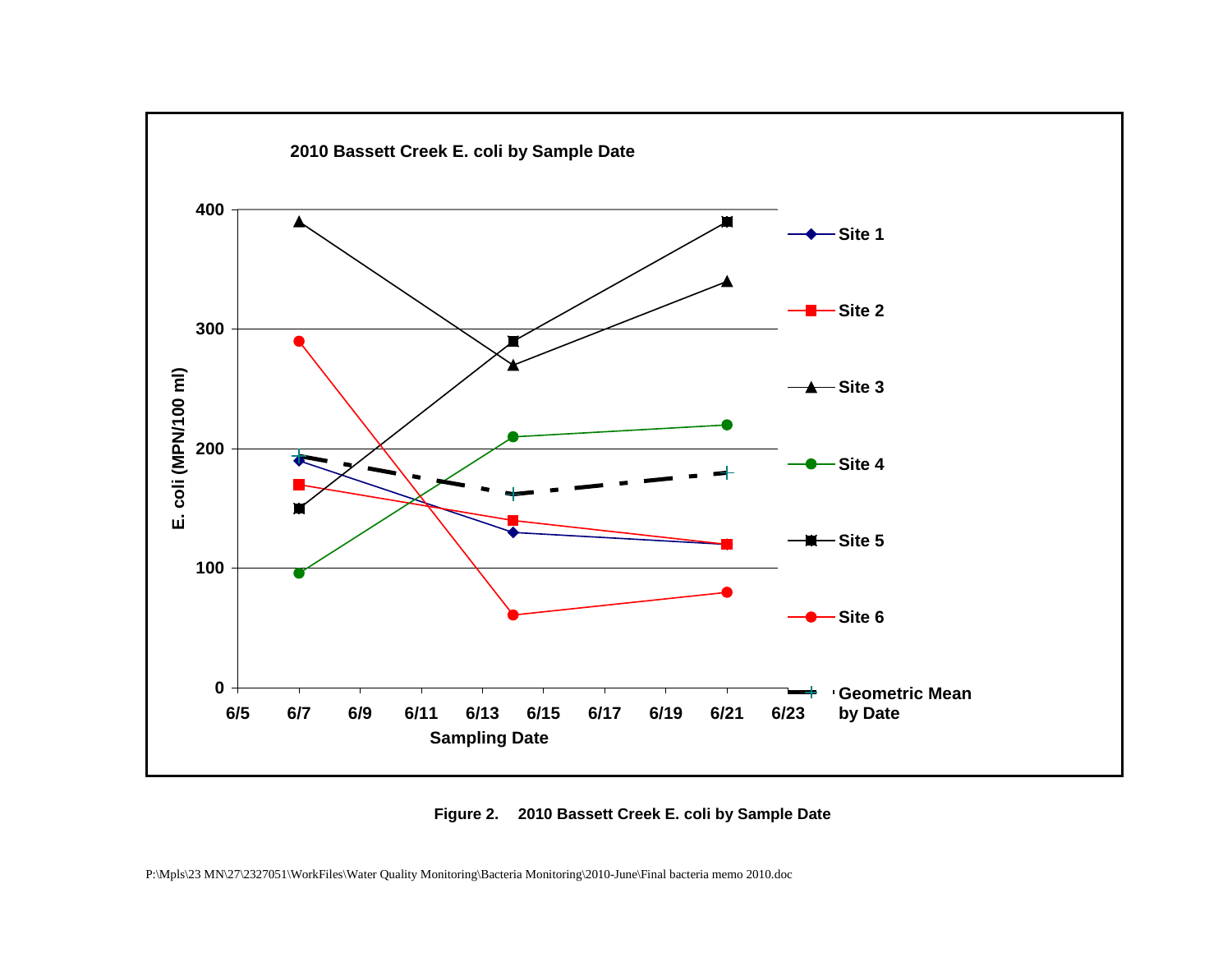

**Figure 3. 2010 Bassett Creek Geometric Mean E. coli by Site**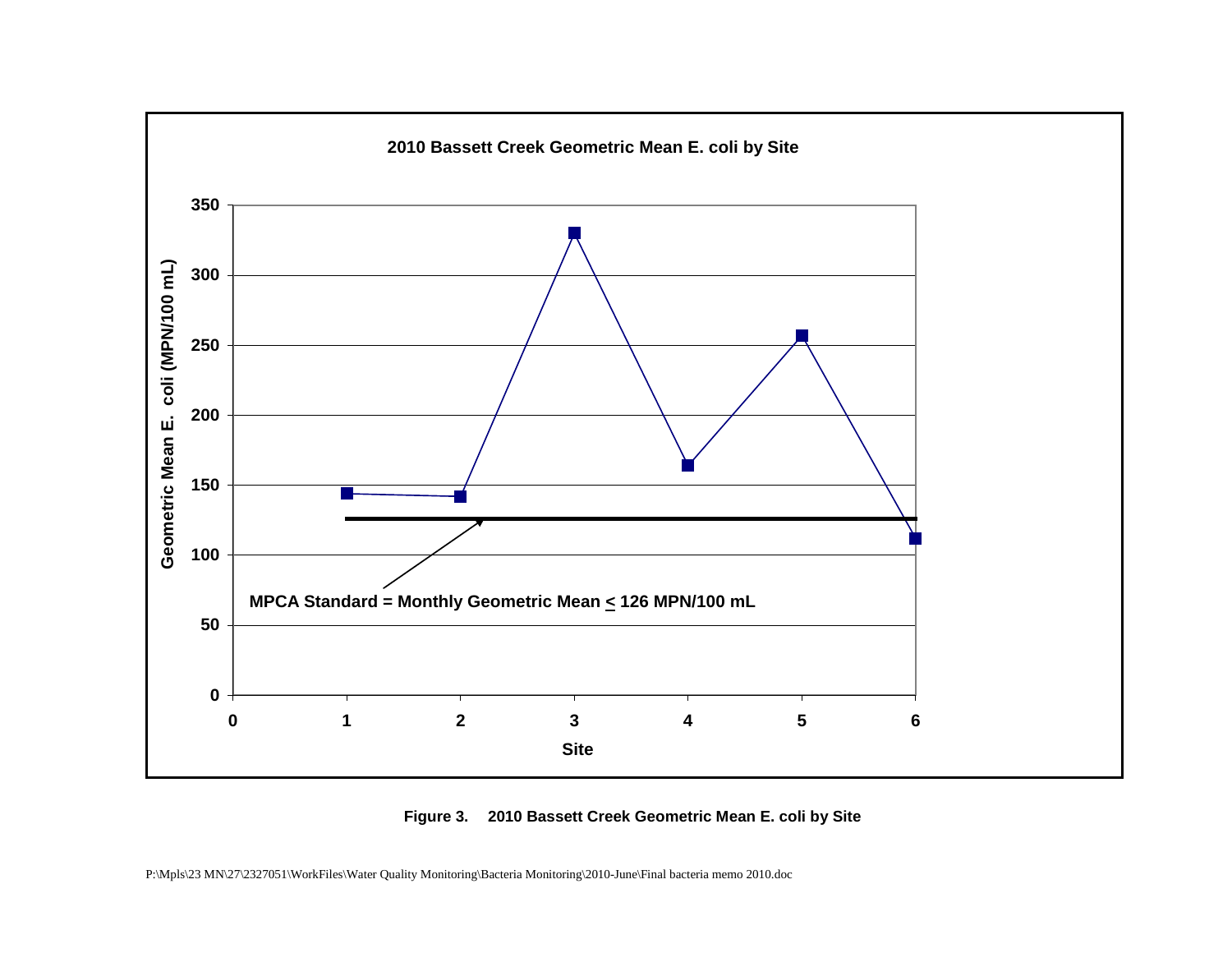

**Figure 4. 2008-2010 Bassett Geometric Mean E. coli by Date**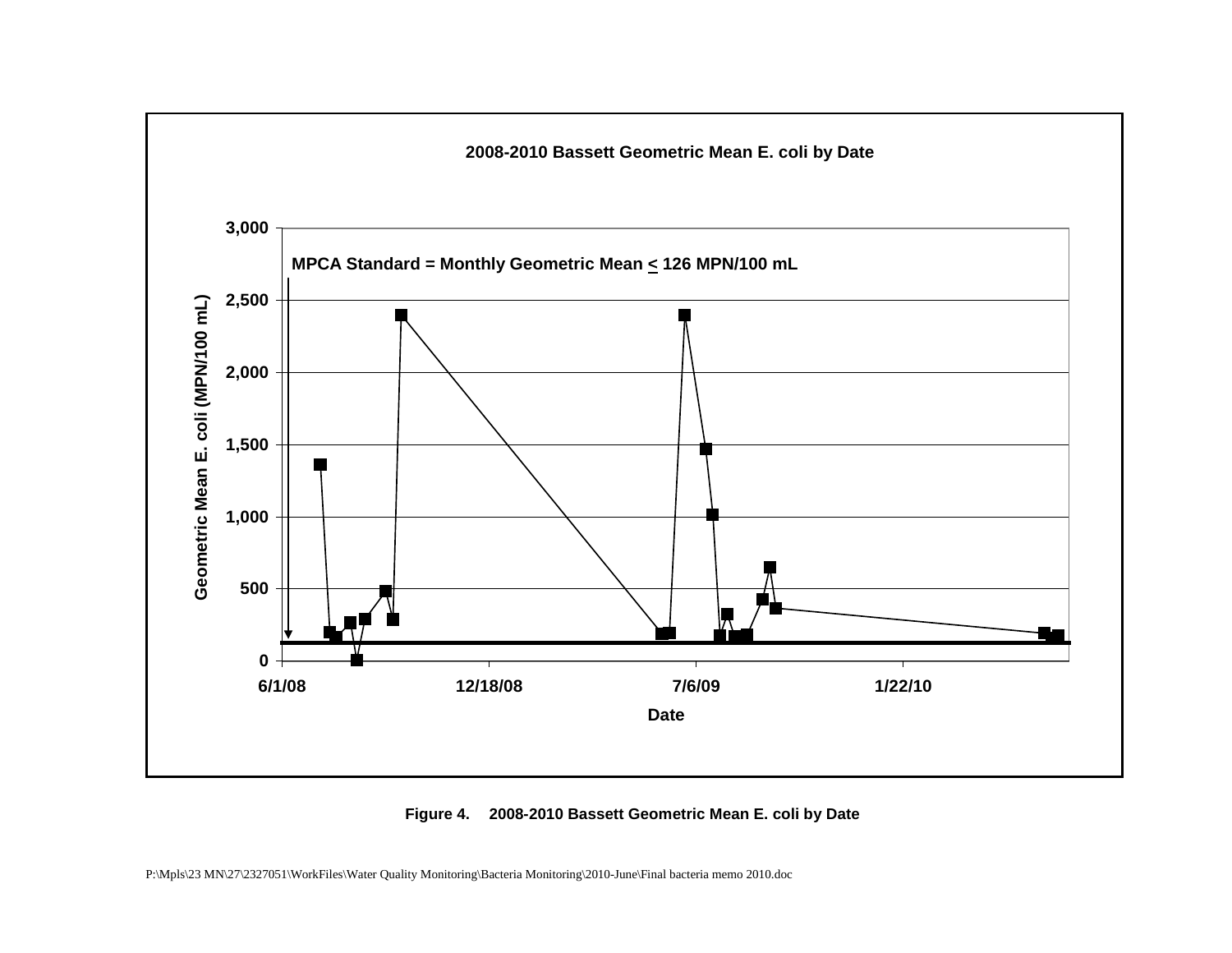

**Figure 5. 2008-2010 Bassett Geometric Mean E. coli by Site**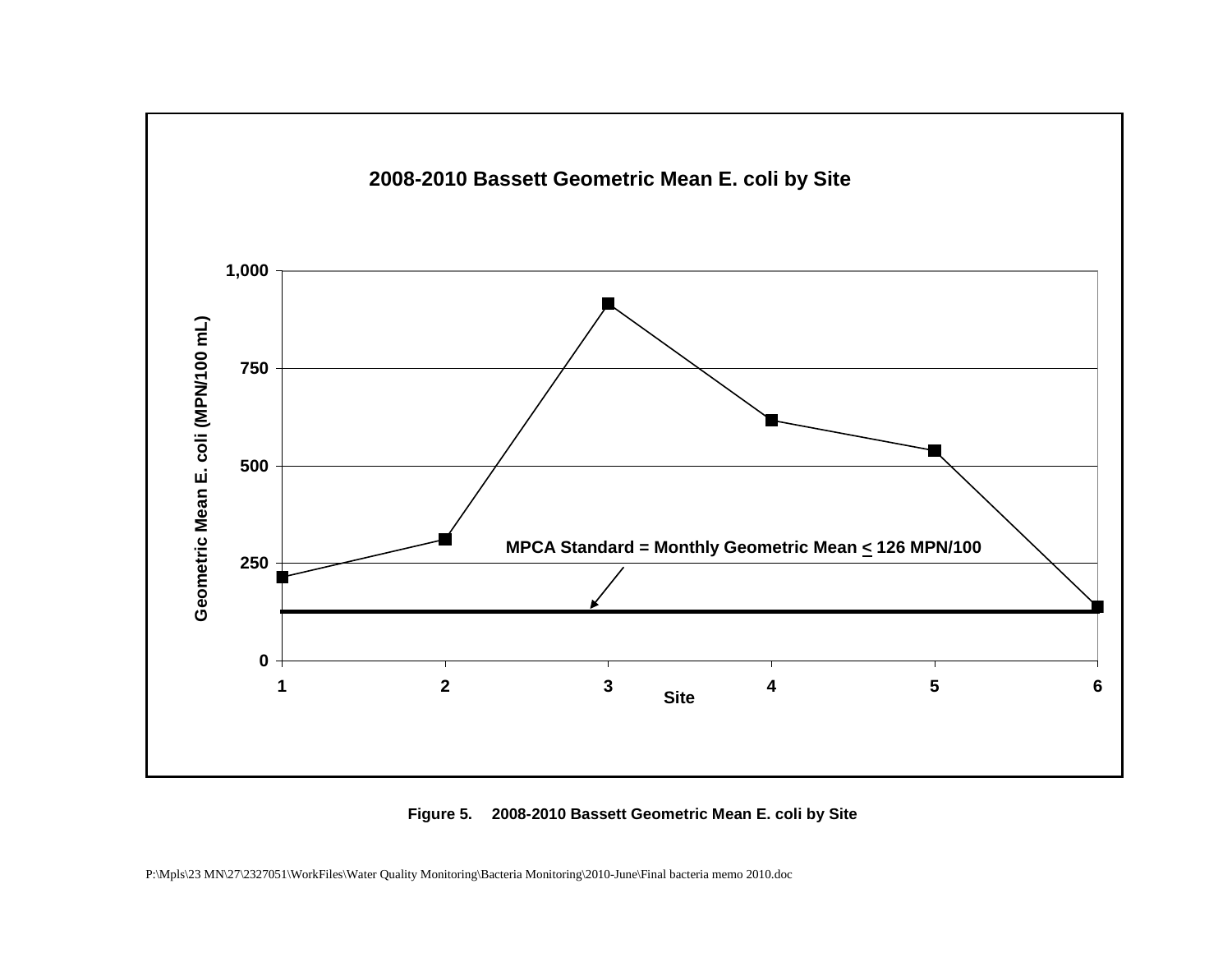

#### **Figure 6. 2008-2010 Bassett Monthly Geometric Mean E. coli by Site**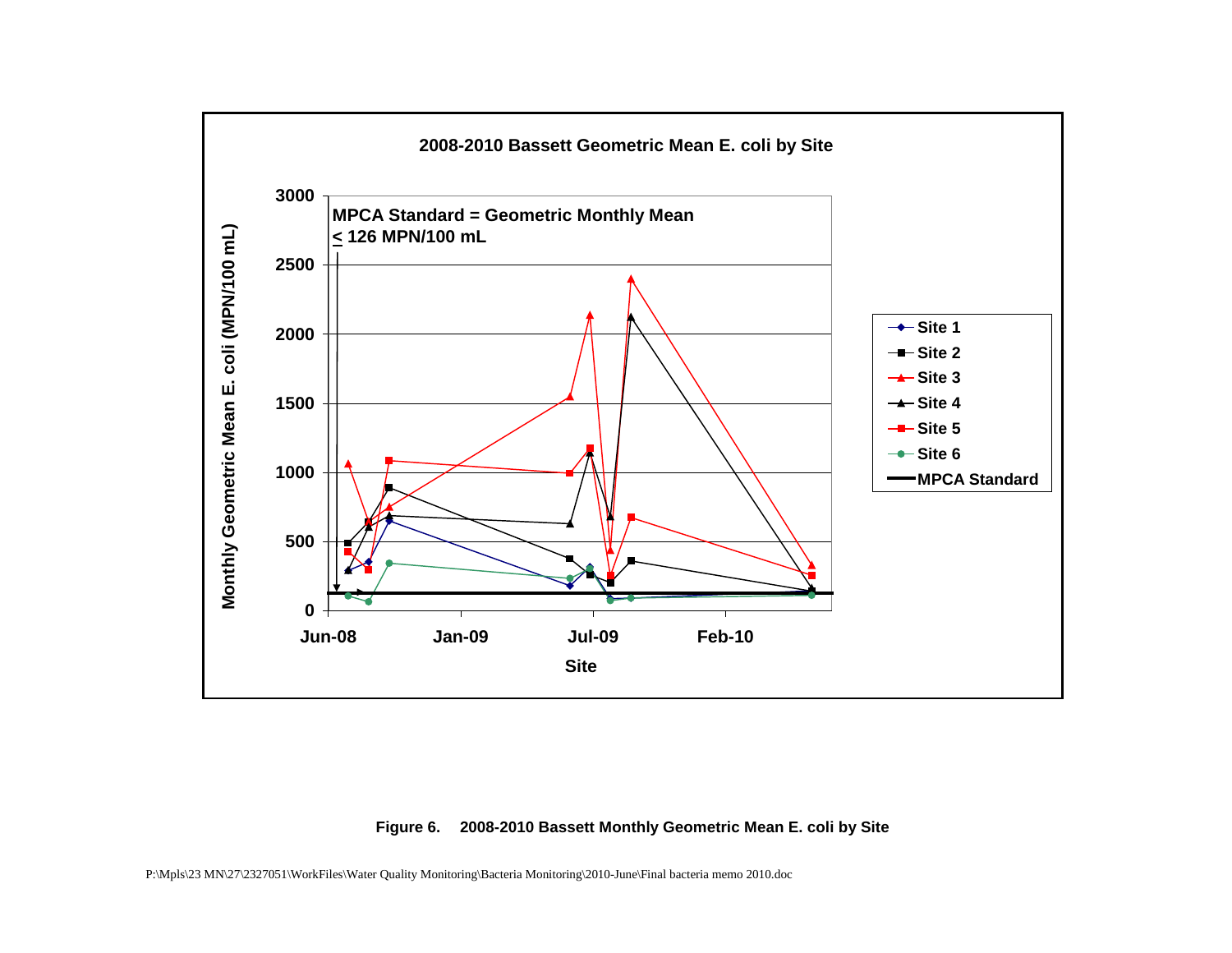# Attachment 2: Tables

| <b>STORET ID</b>                        | $$005-$<br>012 | $$005-$<br>013 | $$005-$<br>014 | $$005-$<br>015 | $$005-$<br>016 | $$005-$<br>017 | <b>Geometric</b><br>Mean by |
|-----------------------------------------|----------------|----------------|----------------|----------------|----------------|----------------|-----------------------------|
| Date                                    | Site 1         | Site 2         | Site 3         | Site 4         | Site 5         | Site 6         | <b>Date</b>                 |
| 6/7/2010                                | 190            | 170            | 390            | 96             | 150            | 290            | 194                         |
| 6/14/2010                               | 130            | 140            | 270            | 210            | 290            | 61             | 162                         |
| 6/21/2010                               | 120            | 120            | 340            | 220            | 390            | 80             | 180                         |
| <b>Geometric</b><br><b>Mean by Site</b> | 144            | 142            | 330            | 164            | 257            | 112            | 178                         |

**Table 1 2010 Bassett E. coli Data, MPN / 100 mL**

**Table 2 Additional Site and Weather Data**

| Date                                                               | <b>Barr</b><br><b>Sampler</b> | <b>Sampler's Recorded Weather</b>                                                                                                                                                                                                                | Day of<br><b>Sampling</b><br>Rainfall<br>(in) | <b>Previous</b><br>Day<br>Rainfall<br>(in) | E. coli<br><b>MPN/100 mL</b><br><b>Geometric</b><br>Mean by<br><b>Date</b> |
|--------------------------------------------------------------------|-------------------------------|--------------------------------------------------------------------------------------------------------------------------------------------------------------------------------------------------------------------------------------------------|-----------------------------------------------|--------------------------------------------|----------------------------------------------------------------------------|
| 6/7/2010                                                           | <b>DJM</b>                    | 55°F, Clear Skies, No Wind, Clear Water at all<br>stream sites, Ducks Downstream of Site 2 and<br>Ducks Upstream of Sites 3 and 4.                                                                                                               | 0.01                                          | Trace                                      | 194                                                                        |
| 6/14/2010                                                          | <b>DJM</b>                    | 57°F, Cloudy Skies, Intermittent Showers,<br>Rain Showers during the 3 to 4 days prior to<br>sampling (0.79 inches on 7/11 and 0.01 inches<br>on 7/12); Clear water at Sites 1-5; Ducks<br>downstream of Site 2 and Ducks upstream of<br>Site 4. | 0.26                                          | $\Omega$                                   | 162                                                                        |
| 6/21/2010                                                          | <b>DJM</b>                    | 70°F, Cloudy Skies, Clear water at Sites 1-5;<br>Ducks upstream of Sites 2 and 4; Tree<br>removal upstream of Site 1 along stream<br>banks.                                                                                                      | 0                                             | $\Omega$                                   | 180                                                                        |
| * Rainfall data from http://climate.umn.edu/doc/prelim_lcd_msp.htm |                               |                                                                                                                                                                                                                                                  |                                               |                                            |                                                                            |

|                  | <b>Discharge CFS</b>       |              |              |                |              |              |             |
|------------------|----------------------------|--------------|--------------|----------------|--------------|--------------|-------------|
| <b>STORET ID</b> | $$005-$<br>012             | s005-<br>013 | s005-<br>014 | $$005-$<br>015 | s005-<br>016 | s005-<br>017 | Avg. by     |
| Date             | Site 1                     | Site 2       | Site 3       | Site 4         | Site 5       | Site 6       | <b>Date</b> |
| 6/7/2010         | 2.24                       | 4.37         | 2.11         | 6.05           | 9.20         | 15.1         | 6.51        |
| 6/14/2010        | 7.86                       | 12.9         | 2.68         | 13.98          | 19.13        | 33.00        | 14.93       |
| 6/21/2010        | 2.48                       | 8.60         | 0.17         | 9.30           | 10.26        | 10.55        | 6.89        |
| Avg. by Site     | 4.19                       | 8.62         | 1.65         | 9.78           | 12.86        | 19.55        | 9.44        |
|                  | CFS: cubic feet per second |              |              |                |              |              |             |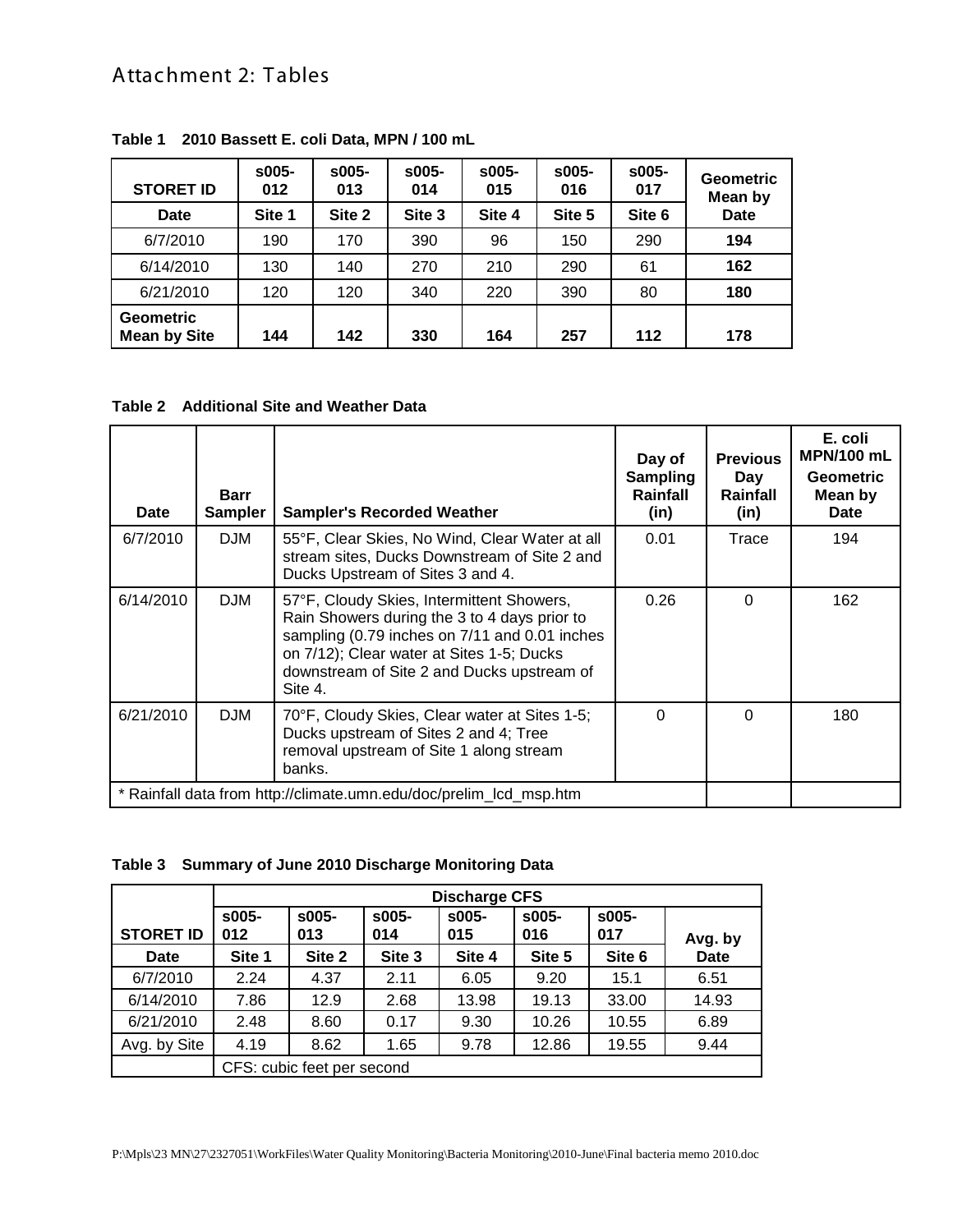| <b>STORET ID</b>                 | s005-<br>012 | s005-<br>013   | s005-014             | s005-<br>015 | s005-<br>016 | s005-017 | <b>Geometric Mean by</b> |  |
|----------------------------------|--------------|----------------|----------------------|--------------|--------------|----------|--------------------------|--|
| <b>Date</b>                      | Site 1       | Site 2         | Site 3               | Site 4       | Site 5       | Site 6   | <b>Date</b>              |  |
|                                  | 1            | $\overline{2}$ | 3                    | 4            | 5            | 6        |                          |  |
| 7/8/2008                         | 770          | 2,400          | 2,400                | 1,100        | 1,600        | 820      | 1,363                    |  |
| 7/17/2008                        | 410          | 100            | 650                  | 190          | 290          | 43       | 200                      |  |
| 7/23/2008                        | 78           | 490            | 770                  | 120          | 170          | 35       | 166                      |  |
| 8/6/2008                         | 250          | 220            | 650                  | 330          | 300          | 100      | 266                      |  |
| 8/12/2008                        | 710          | 370            | 710                  | 520          | 310          | 23       | 297                      |  |
| 8/20/2008                        | 250          | 96             | 580                  | 1,300        | 280          | 120      | 291                      |  |
| 9/9/2008                         | 820          | 820            | 250                  | 650          | 920          | 130      | 485                      |  |
| 9/16/2008                        | 140          | 360            | 710                  | 210          | 580          | 130      | 288                      |  |
| 9/24/2008                        | 2,400        | 2,400          | 2,400                | 2,400        | 2,400        | 2,400    | 2,400                    |  |
| 6/3/2009                         | 27           | 140            | $Dry - No$<br>Sample | 580          | 1,000        | 110      | 189                      |  |
| 6/10/2009                        | 91           | 160            | 1,000                | 180          | 410          | 49       | 194                      |  |
| 6/25/2009                        | 2,400        | 2,400          | 2,400                | 2,400        | 2,400        | 2,400    | 2,400                    |  |
| 7/15/2009                        | 440          | 980            | 2,400                | 2,400        | 2,400        | 1,700    | 1,471                    |  |
| 7/22/2009                        | 520          | 330            | 1,700                | 1,600        | 2,419        | 980      | 1,017                    |  |
| 7/29/2009                        | 140          | 55             | 2,400                | 390          | 280          | 17       | 180                      |  |
| 8/5/2009                         | 99           | 650            | 520                  | 1,400        | 260          | 96       | 325                      |  |
| 8/12/2009                        | 170          | 93             | 310                  | 410          | 260          | 47       | 170                      |  |
| 8/24/2009                        | 41           | 140            | 520                  | 550          | 240          | 89       | 181                      |  |
| 9/8/2009                         | 340          | 330            | 2,400                | 2,000        | 370          | 32       | 431                      |  |
| 9/15/2009                        | 38           | 650            | 2,400                | 2,400        | 1,700        | 310      | 649                      |  |
| 9/21/2009                        | 60           | 220            | 2,400                | 2,000        | 490          | 79       | 367                      |  |
| 6/7/2010                         | 190          | 170            | 390                  | 96           | 150          | 290      | 194                      |  |
| 6/14/2010                        | 130          | 140            | 270                  | 210          | 290          | 61       | 162                      |  |
| 6/21/2010                        | 120          | 120            | 340                  | 220          | 390          | 80       | 180                      |  |
| <b>Geometric Mean</b><br>by Site | 215          | 312            | 916                  | 617          | 539          | 138      | 372                      |  |

**Table 4 2008-2010 Bassett E. coli Data MPN / 100 mL**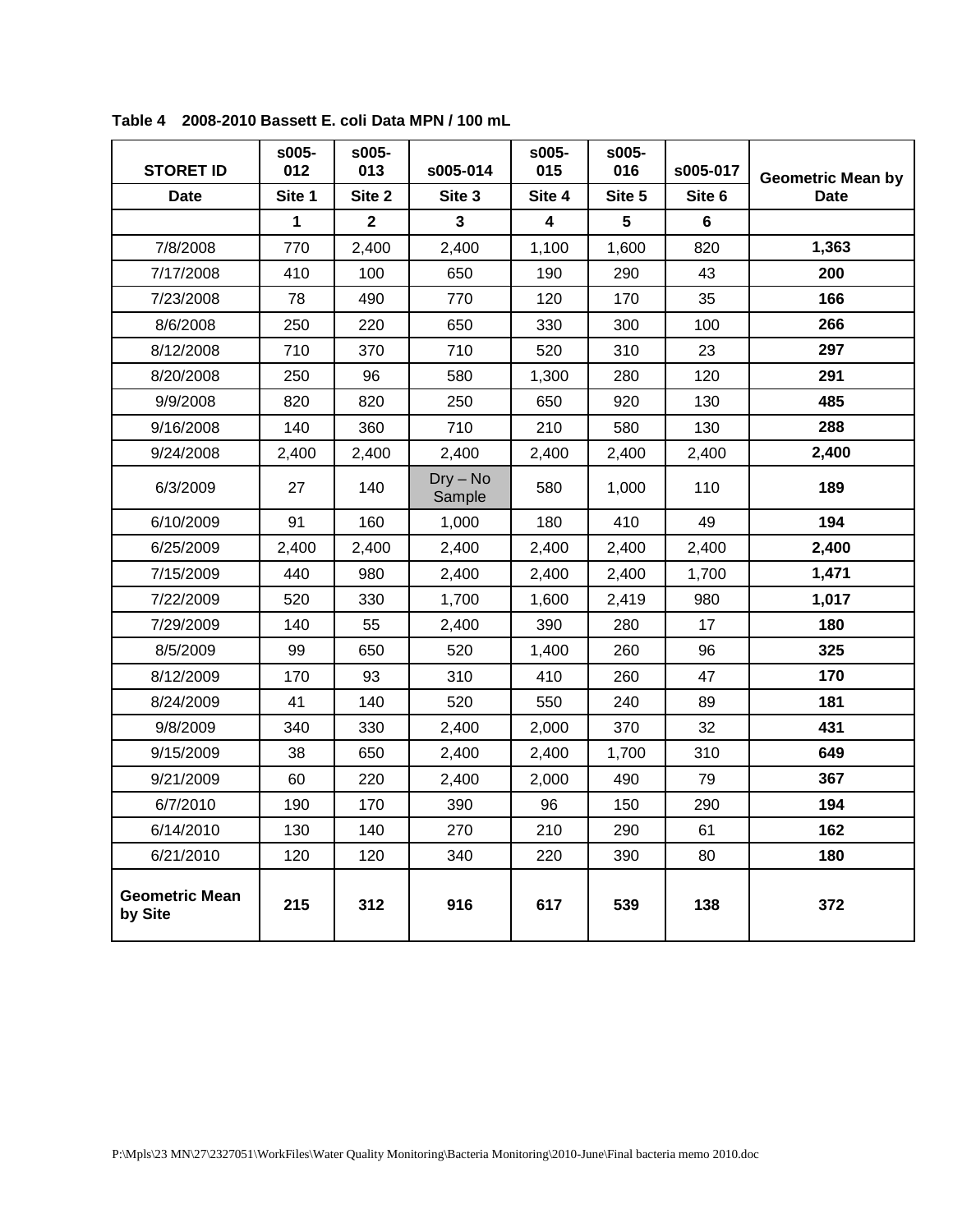|               |                              | Monthly Geometric Mean E. coli (MPN/100 mL) |        |        |        |        |  |
|---------------|------------------------------|---------------------------------------------|--------|--------|--------|--------|--|
| Date          | Site 1                       | Site 2                                      | Site 3 | Site 4 | Site 5 | Site 6 |  |
| Jul-08        | 291                          | 490                                         | 1063   | 293    | 429    | 107    |  |
| Aug-08        | 354                          | 644                                         | 644    | 606    | 296    | 65     |  |
| Sep-08        | 651                          | 891                                         | 752    | 689    | 1086   | 344    |  |
| $Jun-09$      | 181                          | 377                                         | 1549   | 630    | 995    | 235    |  |
| <b>Jul-09</b> | 318                          | 261                                         | 2139   | 1144   | 1176   | 305    |  |
| Aug-09        | 88                           | 204                                         | 438    | 681    | 253    | 74     |  |
| Sep-09        | 92                           | 361                                         | 2400   | 2125   | 675    | 92     |  |
| $Jun-10$      | 144                          | 142                                         | 330    | 164    | 257    | 112    |  |
|               | <b>Exceeds MPCA Standard</b> |                                             |        |        |        |        |  |

**Table 5 2008-2010 Bassett Monthly Geometric Mean E. coli Data MPN / 100 mL**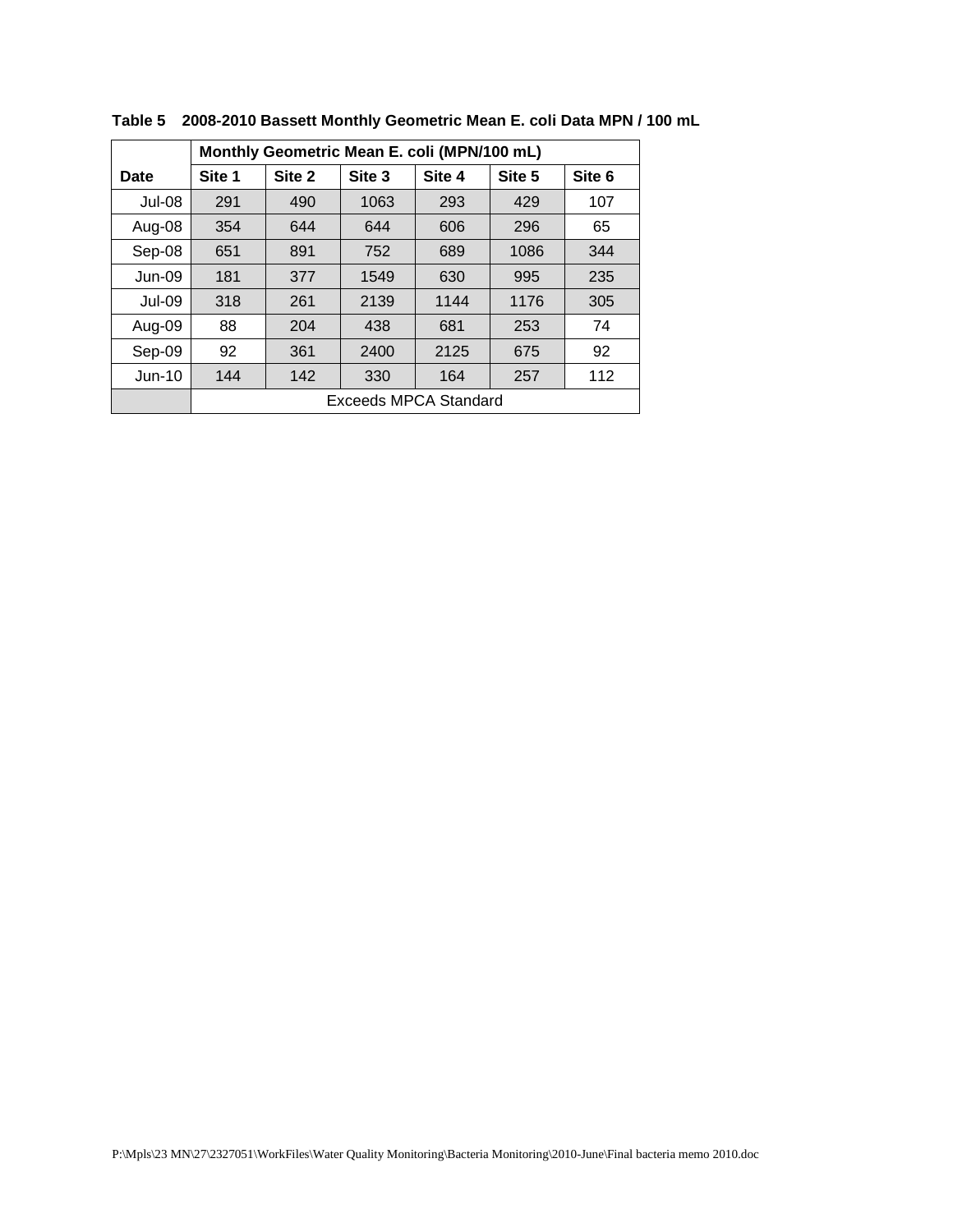# Attachment 3: Sampling Protocol and Locations

#### **Protocol**

Samples were collected in 250 mL plastic bottles provided by MDH directly from the stream, utilizing disposable gloves. The bottles were uncapped and filled underwater, temporarily capped and brought to the surface, then excess water poured off to reach the "fill line." Samples were put on ice immediately after collection and delivered directly to the MDH lab after completion of sampling at the sixth site.

### **Locations**

| #1 (STORET ID s005-012)   |                                                                                                                                                                    |
|---------------------------|--------------------------------------------------------------------------------------------------------------------------------------------------------------------|
| Location:                 | Plymouth Creek, north of parking lot of building at north corner of<br>Industrial Park Blvd. and Teakwood Ln., Plymouth.                                           |
|                           |                                                                                                                                                                    |
| <b>Stream Conditions:</b> | Gravel and silt bottom, often shallow flow.                                                                                                                        |
| #2 (STORET ID s005-013)   |                                                                                                                                                                    |
| Location:                 | Bassett Creek Main Stem, south of end of Rhode Island Ave., one<br>block south of Phoenix St., Golden Valley, downstream of culverts<br>under railroad embankment. |
| <b>Stream Conditions:</b> | Gravel and silt bottom, often shallow flow                                                                                                                         |
| #3 (STORET ID s005-014)   |                                                                                                                                                                    |
| Location:                 | North Branch of Bassett Creek, just north of 32 <sup>nd</sup> Ave. N. between<br>Brunswick Ave. and Adair Ave., Crystal.                                           |
| <b>Stream Conditions:</b> | Silt bottom, very slow to almost stagnant flow in pool caused by<br>woody debris dam in front of box culverts under 32 <sup>nd</sup> Ave. N.                       |
| #4 (STORET ID s005-015)   |                                                                                                                                                                    |
| Location:                 | Bassett Creek Main Stem, ~1,000 feet upstream of junction with<br>Bassett Creek North Branch, near a red house near Golden<br>Valley / Crystal boundary.           |
| <b>Stream Conditions:</b> | Generally fast flowing, gravel/sand bottom. Waterfowl often present<br>near sampling site.                                                                         |